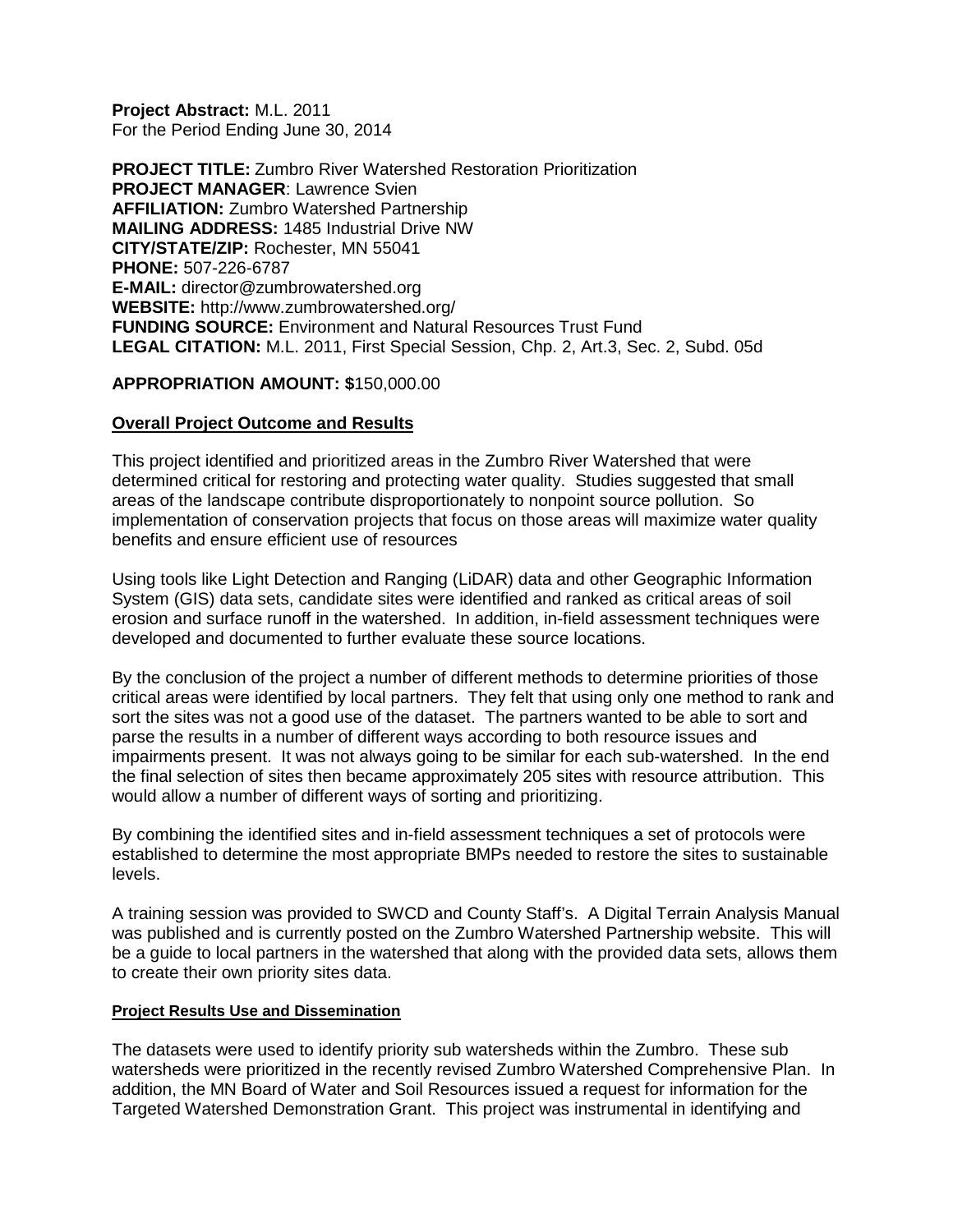defining the priority sub-watersheds that contained the most critical sites. In addition the in-field assessment and the BMP matrix allowed us to identify the most appropriate BMPs necessary to treat the sites. With BMPs identified, typical cost helped estimate project cost and the amount and type of public assistance needed at \$1.6 M. The type and quality of the data from this project application also helped secure additional commitments from USDA NRCS for \$750,000 in EQIP funding.

The data continues to be used by county water planners in the development and revisions of County Water Plans. The GIS data sets are currently posted on an ftp site maintained by Barr Engineering. All county water planners and SWCD staff have access to the site. Because of the sensitive nature of the data access is limited to those staff persons at this time.

Project information was disseminated to project partners on an ongoing basis (usually quarterly to semi-annually) through meetings and presentations arranged by Zumbro Watershed Partnership in Rochester. In addition, individual meetings were held with the SWCD and NRCS staff in the Olmsted, Dodge, Wabasha and Goodhue County offices to convey our findings and solicit feedback on the development of guidance for assessing BMP suitability for various sites, based on agroecoregion location and site characteristics. A similar meeting was held with Rochester staff to discuss BMP priorities for urban and suburban applications. The digital terrain analysis manual content was disseminated to the project partners through a training session in Rochester.

The Zumbro Watershed Partnership project partners were trained in the protocols provided in the digital terrain analysis manual so they can apply this process in the future for identifying critical source areas at alternatives scales, and/or as new information becomes available they can monitor changing conditions to update the list of priority projects as necessary. Work relating to the project has been published in two manuals and the critical source areas identified throughout the watershed during the project have been stored in a GIS database, along with the background data used in the decision-making, for shared use by the project partners.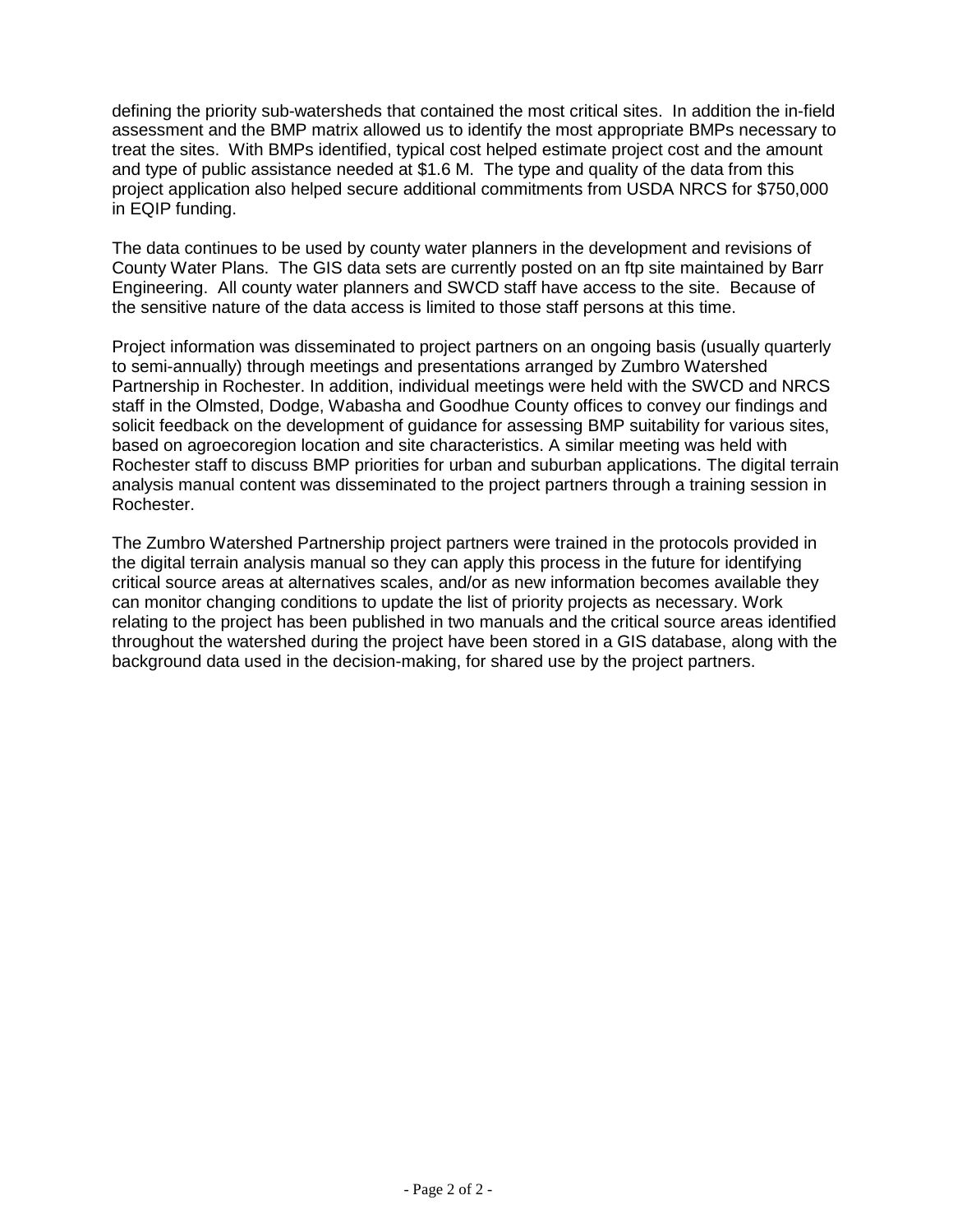

| Date of Status Update: 1/30/2014      |           |
|---------------------------------------|-----------|
| Date of Next Status Update: 6/30/2014 |           |
| Date of Work Plan Approval: 6/23/2011 |           |
| <b>Project Completion Date:</b>       | 6/30/2014 |

**Is this an amendment request?** No

**Project Title: Zumbro River Watershed Restoration Prioritization**

**Project Manager:** Lawrence Svien

**Affiliation:** Zumbro Watershed Partnership

**Address:** 1485 Industrial Dr NW, Rm 102

**City:** Rochester **State:** MN **Zipcode:** 55901

**Telephone Number:** (507) 226-6787

**Email Address:** admin@zumbrowatershed.org

**Web Address:** http://www.zumbrowatershed.org

# **Location:**

**Counties Impacted:** Dodge, Goodhue, Olmsted, Rice, Steele, Wabasha

**Ecological Section Impacted:** Minnesota and Northeast Iowa Morainal (222M), Paleozoic Plateau (222L)

| <b>Total ENRTF Project Budget:</b> | <b>ENRTF Appropriation \$:</b> | 150,000 |
|------------------------------------|--------------------------------|---------|
|                                    | <b>Amount Spent \$:</b>        | 137,294 |
|                                    | <b>Balance \$:</b>             | 12,706  |

**Legal Citation:** M.L. 2011, First Special Session, Chp. 2, Art.3, Sec. 2, Subd. 05d

# **Appropriation Language:**

\$75,000 the first year and \$75,000 the second year are from the trust fund to the commissioner of natural resources for an agreement with the Zumbro Watershed Partnership, Inc. to identify sources of erosion and runoff in the Zumbro River Watershed in order to prioritize restoration and protection projects.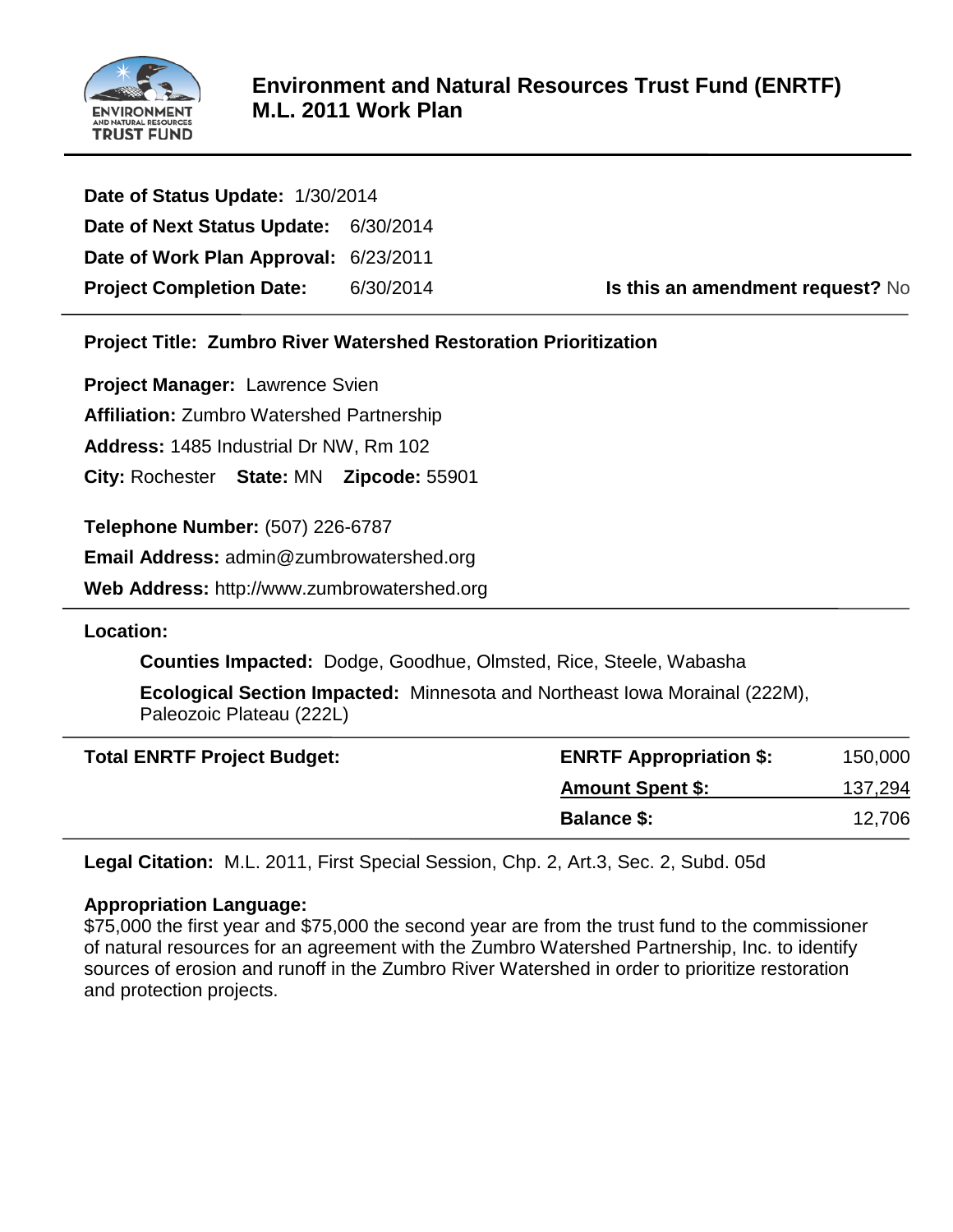# **I. PROJECT TITLE:** Zumbro River Watershed Restoration Prioritization

**II. PROJECT SUMMARY:** This project will identify and prioritize areas in the Zumbro River Watershed that are critical for restoring and protecting water quality. Currently, conservation practices in the Zumbro Watershed are implemented opportunistically because a coordinated, watershed-wide approach for identifying critical sources of nonpoint source pollution, prioritizing sites and planning implementation projects is absent. Studies suggest that small areas of the landscape contribute disproportionately to nonpoint source pollution, so implementation of conservation projects should focus on those critical areas to maximize water quality benefits and ensure the most efficient use of resources. To arrive at our goal, we will 1) analyze Light Detection and Ranging (LiDAR) data and other Geographic Information System (GIS) data to identify and rank critical areas of soil erosion and surface runoff for the 910,337-acre watershed and 2) develop and use an in-field assessment technique to further evaluate the top 50 source locations in the Zumbro Watershed. Outcomes of this project include determination of the top 50 critical sites, and identification of appropriate conservation practices and potential funding sources for those projects. In addition, Zumbro Watershed Partnership partners will be trained in the protocols developed so they can apply this process to the remainder of critical areas identified through the project and monitor changing conditions to update the list of priority projects as necessary. The Minnesota Department of Agriculture is a collaborating agency on this project and will help disseminate results to other Minnesota watersheds that may want to conduct similar projects.

# **III. PROJECT STATUS UPDATES:**

**Project Status as of January 31, 2012:** Due to the delay caused by the government shutdown in July 2011 and a consequential delay in receiving our pass-through contract from the DNR, a signed contract for this project was not executed until October 20, 2011.

Another problem encountered was a delay in the availability of LiDAR data for Goodhue County. This data was anticipated in spring 2011; however, due to high water conditions in the fall 2010 and spring 2011, this data was not acquired until November, 2011. According to the Minnesota Elevation Mapping Project, LiDAR data will be available for Goodhue County in June 2012.

Because of these delays, we have adjusted the Activity completion dates and Project/Activity Status dates in this Work Plan. With these delays, we intend for our project to be completed by no later than December 31, 2013. Additionally, we did not change the amount allocated to the Budget Personnel line but modified it from a .1 FTE 100% salary for 2 years to a .1 FTE 90% salary and 10% benefits for 2.25 years.

# **Project Status as of June 30, 2012:**

The project kick off meeting was held at Cascade Meadows Wetland Environmental Education Center on June 4, 2012. In attendance were representatives of Barr Engineering and the University of Minnesota. It was reviewed the proposed work plan and needed data sources. 26 partners, stakeholders, and other were present and gave feedback on planned activities.

ZWP Executive Director met with Greg Wilson, Barr Engineering and Dave Mulla, University of Minnesota and timelines were discussed. It has been identified that a modification to the agreement between ZWP and Barr will need to be completed to reflect the change in project end date as described in the modification Because of the late start as described above a revised timeline is being developed with the new project end date identified.

**Work Program Amendment Request**: I (Lawrence Svien) replaced Lisa Eadens, Coordinator and at the time of my hire the title was Executive Director. The position is part time at 20 to 25 hours a week. This funding enabled 0.1 FTE of that work to work directly on this project in a project specific capacity. So in that respect when I work on this project I am functioning as the coordinator for this project. At the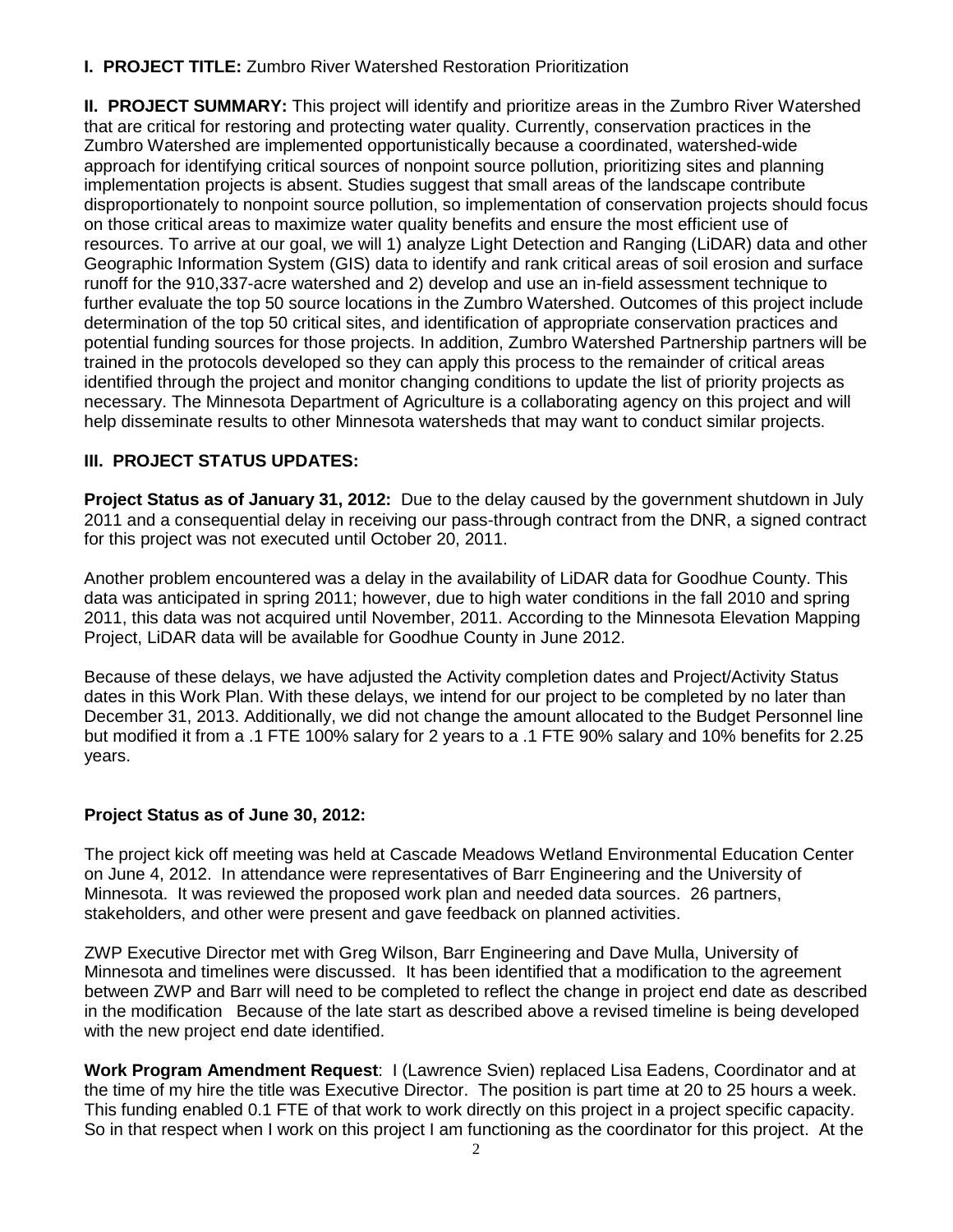end of the project my position will either be reduced to reflect the end of the 0.1 FTE/year support or other funding will be secured.

# **Amendment Approved [September 7, 2012]**

# **Project Status as of January 31, 2013:**

Contract items continue to move forward. Fall field verification of data was completed by vendor. ZWP secured access to landowner property in identified sub watersheds. A meeting was held in September with watershed partners to review and identify available data sources, and nominate possible priority watersheds for the model.

## **Project Status as of February 14, 2013:**

## **Work Program Amendment Request**

A recent meeting was held with Barr Engineering and Dr. Mulla with the Uof M to review project progress. Dr. Mulla discussed there has been problems with his grad students getting landowner access to properties for field verification of his model. We discussed some alternatives and believe we can get him and his staff access to equivalent sites. This has put the project somewhat behind schedule. The original plan was to have the field work for field validation completed in the fall of 2012 and this will force us to move into spring of 2013 for that phase. While some time can be made up with overlapping of some activities the scheduling of Activity 2, Outcome 2 Pilot the in-field assessment for the top 50 sites in the Zumbro was a mistake. That outcome cannot be performed in July because the only thing a field person will see is 7 foot high corn. In order to complete that portion of the project we will have to wait until the fall harvest is completed. Estimated to be October 2013.

# **Amendment Approved:[02/28/2013]**

## **Project Status as of June 30, 2013:**

A number of meetings between Barr Engineering and ZWP staff have occurred to review project status and review of project timelines and milestones. ZWP staff worked with SWCD staff to acquire land access for Barr Engineering staff and University of Minnesota staff for the field verification phase of the Activity 1. This also provided an opportunity to do a field trial of the in-field assessment worksheet being developed for Activity 2. A progress update presentation was made at the spring ZWP Project Advisory Committee (PAC) meeting.

# **Project Status as of January 31, 2014:**

Preliminary maps and GIS data files have been produced by Barr Engineering and the University of Minnesota. These data files and locations have already been used as the basis for a 2.5 M grant request for a Board of Water and Soil Resources Targeted Watershed Demonstration Project. The data from this project provided targeting information. Activity 1 is 95% complete. Field protocols are in draft form and being reviewed by partner agencies. Training and sites will be discussed at next ZWP PAC meeting on Jan  $16<sup>th</sup>$ .

# **Project Status as of June 30, 2014:**

Mapping has been completed and posted to vendor ftp site. Manuals have been published and distributed to local partners. Training activities have been completed. Final meeting with project partners was held June 18,2014 for final solicitation and comments on field protocols and BMP selection matrix.

## **Overall Project Outcome and Results**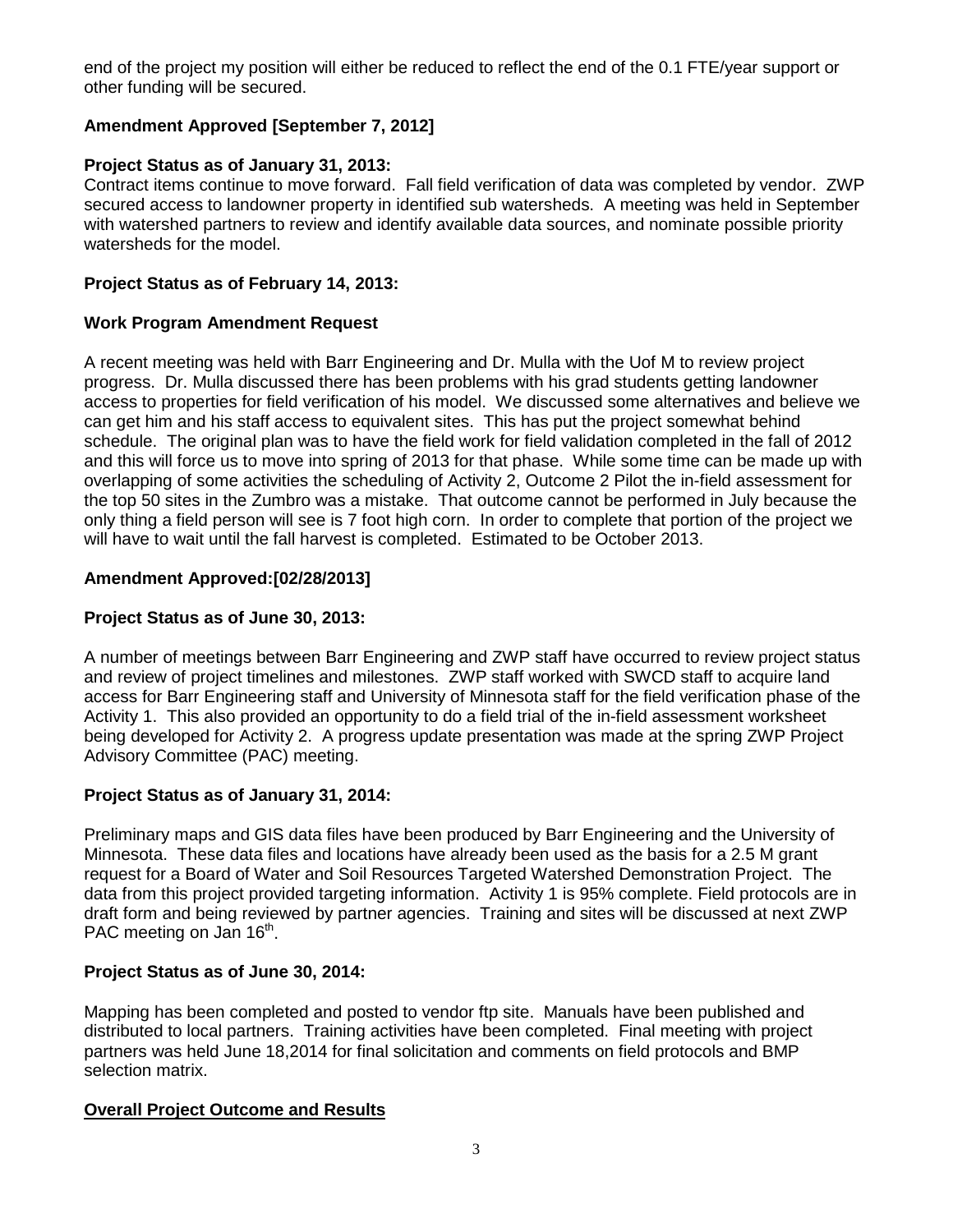This project identified and prioritized areas in the Zumbro River Watershed that were determined critical for restoring and protecting water quality. Studies suggested that small areas of the landscape contribute disproportionately to nonpoint source pollution. So implementation of conservation projects that focus on those areas will maximize water quality benefits and ensure efficient use of resources

Using tools like Light Detection and Ranging (LiDAR) data and other Geographic Information System (GIS) data sets, candidate sites were identified and ranked as critical areas of soil erosion and surface runoff in the watershed. In addition, in-field assessment techniques were developed and documented to further evaluate these source locations.

By the conclusion of the project a number of different methods to determine priorities of those critical areas were identified by local partners. They felt that using only one method to rank and sort the sites was not a good use of the dataset. The partners wanted to be able to sort and parse the results in a number of different ways according to both resource issues and impairments present. It was not always going to be similar for each sub-watershed. In the end the final selection of sites then became approximately 205 sites with resource attribution. This would allow a number of different ways of sorting and prioritizing.

By combining the identified sites and in-field assessment techniques a set of protocols were established to determine the most appropriate BMPs needed to restore the sites to sustainable levels.

A training session was provided to SWCD and County Staff's. A Digital Terrain Analysis Manual was published and is currently posted on the Zumbro Watershed Partnership website. This will be a guide to local partners in the watershed that along with the provided data sets, allows them to create their own priority sites data.

### **Project Results Use and Dissemination**

The datasets were used to identify priority sub watersheds within the Zumbro. These sub watersheds were prioritized in the recently revised Zumbro Watershed Comprehensive Plan. In addition, the MN Board of Water and Soil Resources issued a request for information for the Targeted Watershed Demonstration Grant. This project was instrumental in identifying and defining the priority subwatersheds that contained the most critical sites. In addition the in-field assessment and the BMP matrix allowed us to identify the most appropriate BMPs necessary to treat the sites. With BMPs identified, typical cost helped estimate project cost and the amount and type of public assistance needed at \$1.6 M. The type and quality of the data from this project application also helped secure additional commitments from USDA NRCS for \$750,000 in EQIP funding.

The data continues to be used by county water planners in the development and revisions of County Water Plans. The GIS data sets are currently posted on an ftp site maintained by Barr Engineering. All county water planners and SWCD staff have access to the site. Because of the sensitive nature of the data access is limited to those staff persons at this time.

Project information was disseminated to project partners on an ongoing basis (usually quarterly to semi-annually) through meetings and presentations arranged by Zumbro Watershed Partnership in Rochester. In addition, individual meetings were held with the SWCD and NRCS staff in the Olmsted, Dodge, Wabasha and Goodhue County offices to convey our findings and solicit feedback on the development of guidance for assessing BMP suitability for various sites, based on agroecoregion location and site characteristics. A similar meeting was held with Rochester staff to discuss BMP priorities for urban and suburban applications. The digital terrain analysis manual content was disseminated to the project partners through a training session in Rochester.

The Zumbro Watershed Partnership project partners were trained in the protocols provided in the digital terrain analysis manual so they can apply this process in the future for identifying critical source areas at alternatives scales, and/or as new information becomes available they can monitor changing conditions to update the list of priority projects as necessary. Work relating to the project has been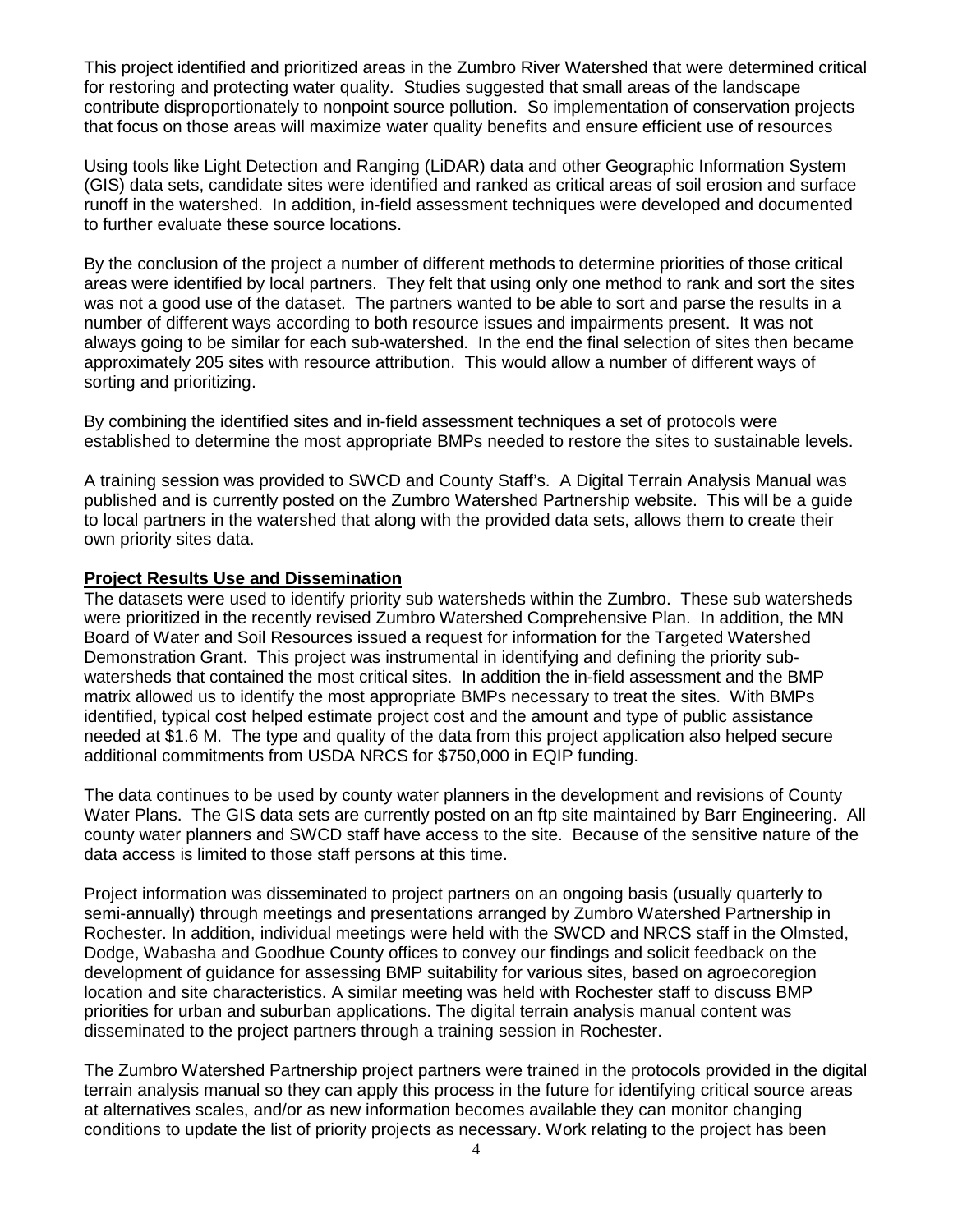published in two manuals and the critical source areas identified throughout the watershed during the project have been stored in a GIS database, along with the background data used in the decisionmaking, for shared use by the project partners.

## **IV. PROJECT ACTIVITIES AND OUTCOMES:**

## **ACTIVITY 1:** LiDAR/GIS Screening for Critical Areas

**Description:** In 2010, the Minnesota Department of Agriculture (MDA) disseminated information on a methodology for analyzing LiDAR and ancillary GIS data to efficiently identify and rank critical areas of soil erosion and surface runoff that are potentially hydrologically connected to a surface water body. LiDAR has greatly improved the resolution of elevation data, adding significant efficacy and analytical capabilities to defining critical runoff areas. This project will be among the first to implement MDA's approach for an entire major watershed.

Before beginning, we will communicate with Dr. Mulla (U of M) to discuss the progress of his current project, "Strategic Planning for Minnesota's Natural and Artificial Watersheds," which received funding from the ENRTF in 2010. In particular, we will determine if the new computer topographic analysis software can be applied to our project to more efficiently analyze the large LiDAR datasets for the Zumbro Watershed. Additionally, we will see what data collection and analysis have been completed for the Zumbro Watershed as a result of Dr. Mulla's project and how they may be used to guide or strengthen our project.

Based on the results from Dr. Mulla's project, existing LiDAR data and data acquired in 2011 from the Minnesota Elevation Mapping Project will be analyzed to determine critical areas of erosion and surface runoff in the 910,337-acre Zumbro Watershed. Critical areas identified by the LiDAR analysis will be validated using both a comprehensive field assessment of two diverse ~20,000-acre sub-watersheds (glaciated and non-glaciated) and a survey of randomly selected points throughout the remainder of the watershed. Based on the field verification, the threshold value used in the analysis will be modified. The deliverables for this step of the project will be 1) the determination of an appropriate threshold value or multiple threshold values for the Zumbro Watershed and 2) a ranked list of critical areas in the Zumbro Watershed.

#### **Summary Budget Information for Activity 1:**

| <b>ENRTF Budget:</b> |   | \$66,200 |
|----------------------|---|----------|
| <b>Amount Spent:</b> |   | \$65,587 |
| <b>Balance:</b>      | S | 613      |

#### **Activity Completion Date:**

| <b>Outcome</b>                                                               | <b>Completion</b><br><b>Date</b> | <b>Budget</b> |
|------------------------------------------------------------------------------|----------------------------------|---------------|
| 1. Conduct initial LiDAR analysis                                            | July 2012                        | \$23,500      |
| 2. Field verify analysis                                                     | <b>April 2013</b>                | \$34,600      |
| 3. Obtain preliminary prioritized list of critical sources of runoff for the | May 2013                         | \$8,100       |
| Zumbro                                                                       |                                  |               |

**Activity Status as of January 31, 2012:** A Request for Proposals (RFP) was issued on December 6, 2011 with a submission deadline of January 17, 2012. The RFP included all of the work outlined in Activity 1. Proposals were received by: Houston Engineering, Barr Engineering, McGhie and Betts Inc., Inter-fluve, and Stantec. Proposals were screened for eligibility based on content and format instructions. All five proposals were routed to a Review Committee composed of eight members, including project partners and ZWP Board of Directors. A Review Committee meeting is scheduled for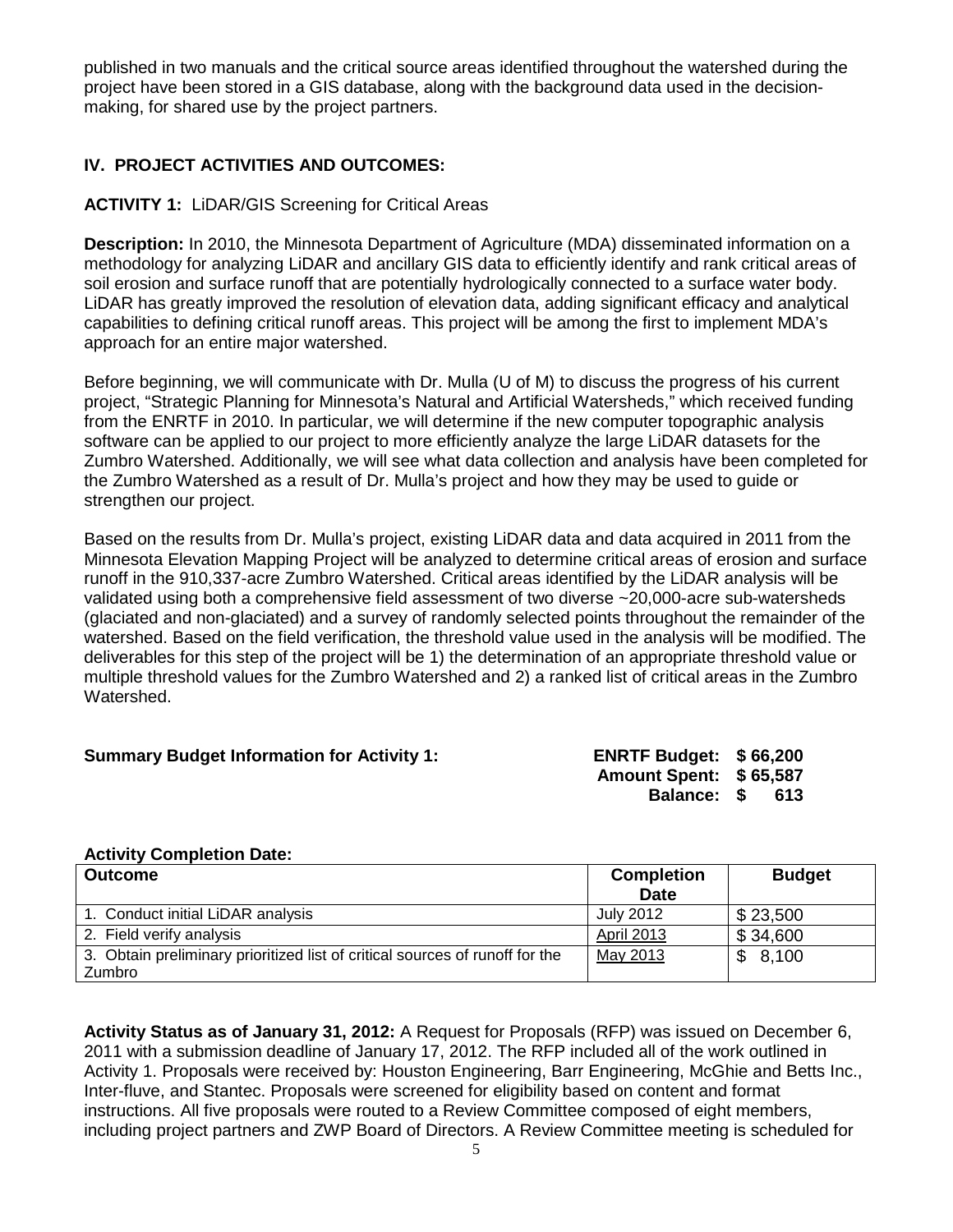February 2, 2012 to rank the technical proposals and review the associated cost proposals. Contract execution with the selected subcontractor is expected in early March, 2012.

Additionally, we had a conversation with Dr. Mulla (U of M) to discuss the progress of his current project, "Strategic Planning for Minnesota's Natural and Artificial Watersheds," which received funding from the ENRTF in 2010. According to Dr. Mulla, the new computer topographic analysis software that is part of this project is not yet available for use in our project.

Project expenses thus far have been incurred only for personnel in development of the RFP, communication with proposal principal investigators and review of the RFPs. Because the RFP includes both Activity 1 and parts of Activity 2, total personnel expenses were split equally between Activity 1 and Activity 2.

**Activity Status as of June 30, 2012:** Initial Kick off meeting has been held with Barr Engineering and the University of Minnesota. Twenty six watershed partners, stakeholders and others were in attendance and provided input to the sub-watershed selection process. Data sources are being identified and provided to Barr. An ftp site has been hosted by Barr to act as the collection point for data needed. The City of Rochester, Goodhue SWCD, and ZWP have already begun to upload data.

LiDAR terrain elevation data were obtained for all counties within the Zumbro watershed. Terrain analysis was conducted using primary and secondary terrain attributes from the LiDAR data. Primary terrain attributes include slope, aspect, and flow accumulation. Secondary terrain attributes include stream power index (SPI) and compound topographic index (CTI). CTI represents areas on the landscape that have flat slopes and high flow accumulation, and a higher likelihood of surface water ponding. SPI represents areas on the landscape that have high slopes and flow accumulation, and therefore higher likelihood of containing surface erosion features. Critical source areas (CSAs) can be identified in GIS using the SPI signatures after selecting threshold values that are associated with the CSAs. Several threshold values were evaluated for SPI layers (by keeping values above certain percentiles) in order to identify CSAs. The SPI threshold layer that is best suited for the area will be determined during the field visits.

Locations of CSAs were estimated for the following HUC 12 watersheds:

- HUC12 #4107500 (Town of Rock Dell, South Fork Zumbro River) in Olmsted Co.
- HUC12 #4104700 (Middle Creek, north of Plainview) in Wabasha Co.
- HUC12 #4108700 (Rice Lake, South Branch Middle Fork Zumbro River) in Dodge Co.
- HUC12 #4102700 (Headwaters North Fork Zumbro River) in Rice Co.

Data layers used to select areas for the initial terrain analysis included:

- Agro-eco-region boundaries
- DNR watershed boundaries
- DNR 24k stream and lake data
- DNR township level PLS boundaries
- DNR karst feature inventory points
- 2006 National Land Cover Data at a resolution of 30 m
- SSURGO tabular and spatial data
- Environmental Benefits Index data at a resolution of 30 m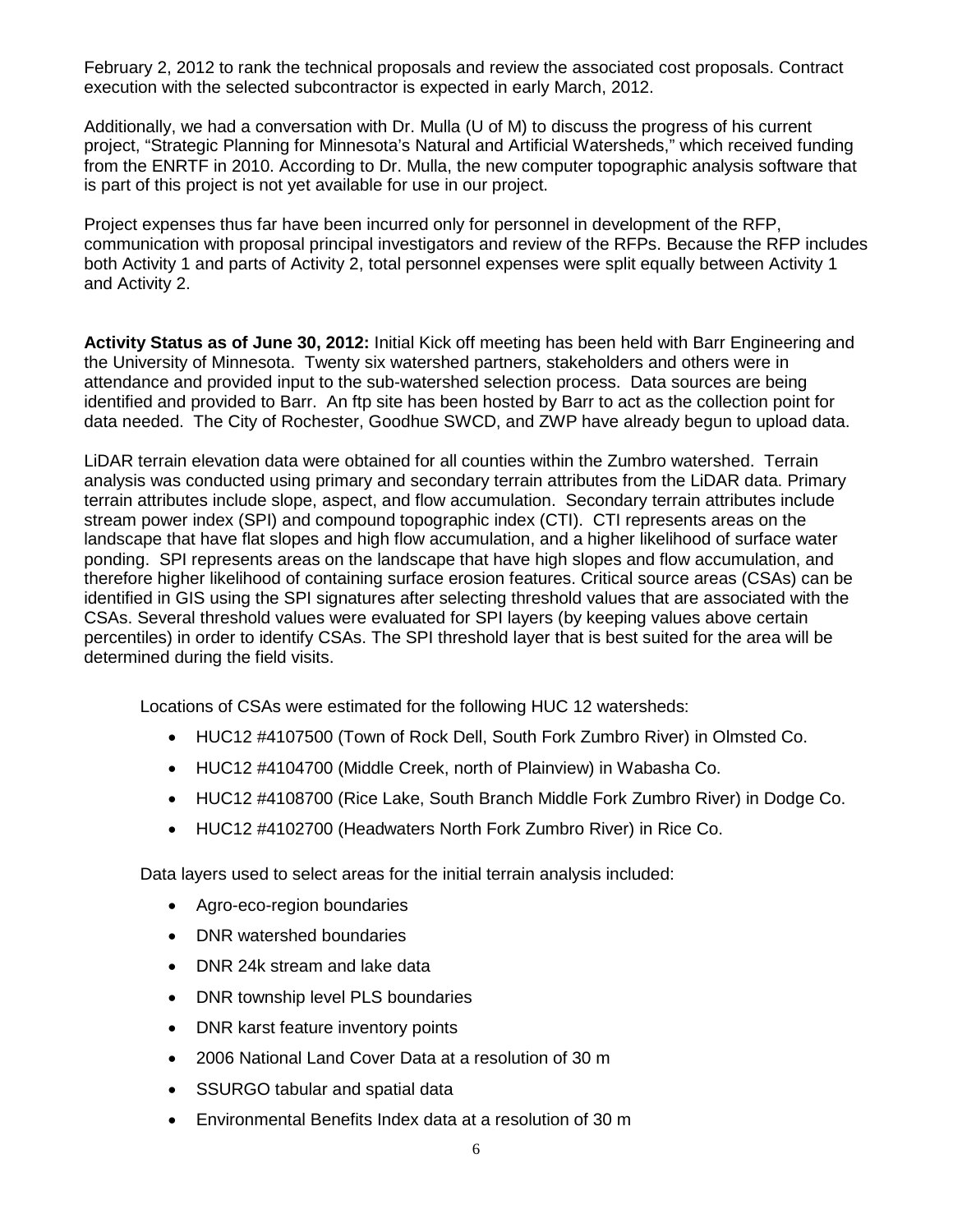• 2011 Spring Aerial Imagery Program data at a resolution of 0.5 m

There are several potential candidate regions for upcoming field work to validate the CSA predictions. Milford Township in Dodge Co. has several well defined SPI signatures. It contains four different agroeco-regions and a concentration of springs and sinkholes in the NW section, though the EBI scores in this region are fairly low. Gillford Township in Wabasha Co. consists mainly of the Rochester Plateau agro-eco-region and has low EBI scores. Using aerial photos it appears that there are already significant management practices in place such as buffers and contour farming, so CSAs identified using terrain analysis might have already been treated. The East ½ section of the Rock Dell Township in Olmstead Co., along with the NW section of High Forest Township has karst features, diverse agroeco-regions, and some of the highest EBI scores in the Zumbro Watershed, so it might be a good area to focus for upcoming field work.

## **Activity Status as of January 31, 2013:**

Barr Engineering was selected by the Review Committee. A agreement was signed by ZWP and Barr Engineering April 17, 2012. Convened and attended a meeting with the best professional judgment group to discuss the work objectives and methodology for the project. The best professional judgment group is a subset of the Zumbro Watershed Partnership Project Advisory Committee. It is made up of multi-agency and jurisdictional professional conservationist and water quality experts in the SE MN and its purpose is to provide their professional expertise and experience before and during the project implementation.

Including presentation of the project work plan, identification of available GIS data, establishment of criteria for CSA identification and discussion of the 2010 flood and it's impacts on the 2008 LiDAR data.

Assembled all of the available GIS data layers for an initial GIS assessment to model or identify potential CSAs. Preliminary locations of CSAs were estimated using EBI data for four HUC 12 watersheds. Arrangements were made with the local SWCD office to visit one of the four HUC 12 watersheds located in Dodge County.

Our project team convened a meeting with the best professional judgment group on September 19, 2012 to discuss assembled GIS data layers and candidate subwatersheds for field-verification. GIS data layers assembled for review at the meeting and/or subsequently used to get feedback on selecting the candidate areas for field-verification include:

- Agroecoregion boundaries
- DNR watershed boundaries
- DNR 24k stream and lake data
- DNR township level PLS boundaries
- DNR karst feature inventory points
- 2006 National Land Cover Data at a resolution of 30 m
- SSURGO tabular and spatial data
- Environmental Benefits Index (EBI) data at a resolution of 30 m
- 2011 Spring Aerial Imagery Program data at a resolution of 0.5 m
- Feedlot coverage
- **Crop Productivity Indices**
- Impaired Waters coverage
- City of Rochester CSAP data
- Shady Lake LiDAR coverage from 2011
- ZWP's compilation of available data from Counties showing locations and types of existing agricultural BMPs and culverts
- Geologic Survey plates showing sinkhole probability in Goodhue and Olmsted counties and karst features in Wabasha county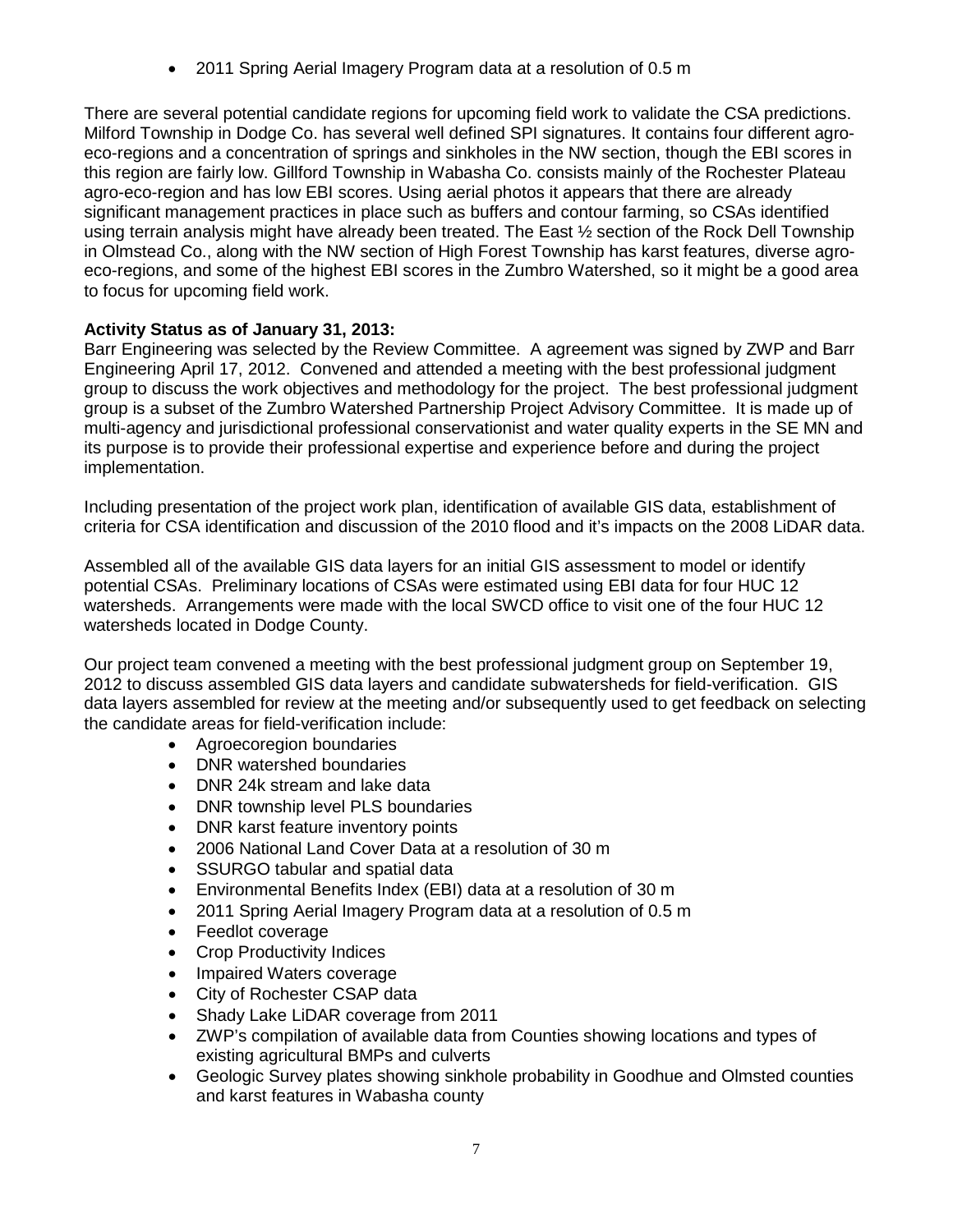An FTP site was set up and all project data was made available for download by the best professional judgment group. the available GIS data layers for an initial GIS assessment fo model or identify potential CSA's

Discussed assembled GIS data layers and candidate sub-watershed for field verification with the best professional judgment group on September 19, 2012

Provided contacts to landowners in watershed on identified sub-watershed field verification sites. Contacted landowners and secured access to property for validation of model. Assembled all of the available GIS data layers for an initial GIS assessment to model or identify potential CSAs. Preliminary locations of CSAs were estimated using EBI data for four HUC 12 watersheds. Arrangements were made with the local SWCD office to visit one of the four HUC 12 watersheds located in Dodge County. Our project team convened a meeting with the best professional judgment group on September 19, 2012 to discuss assembled GIS data layers and candidate subwatersheds for field-verification. GIS data layers assembled for review at the meeting and/or subsequently used to get feedback on selecting the candidate areas for field-verification include:

- Agroecoregion boundaries
- DNR watershed boundaries
- DNR 24k stream and lake data
- DNR township level PLS boundaries
- DNR karst feature inventory points
- 2006 National Land Cover Data at a resolution of 30 m
- SSURGO tabular and spatial data
- Environmental Benefits Index (EBI) data at a resolution of 30 m
- 2011 Spring Aerial Imagery Program data at a resolution of 0.5 m
- Feedlot coverage
- Crop Productivity Indices
- Impaired Waters coverage
- City of Rochester CSAP data
- Shady Lake LiDAR coverage from 2011
- ZWP's compilation of available data from Counties showing locations and types of existing agricultural BMPs and culverts
- Geologic Survey plates showing sinkhole probability in Goodhue and Olmsted counties and karst features in Wabasha county

An FTP site was set up and all project data was made available for download by the best professional judgment group.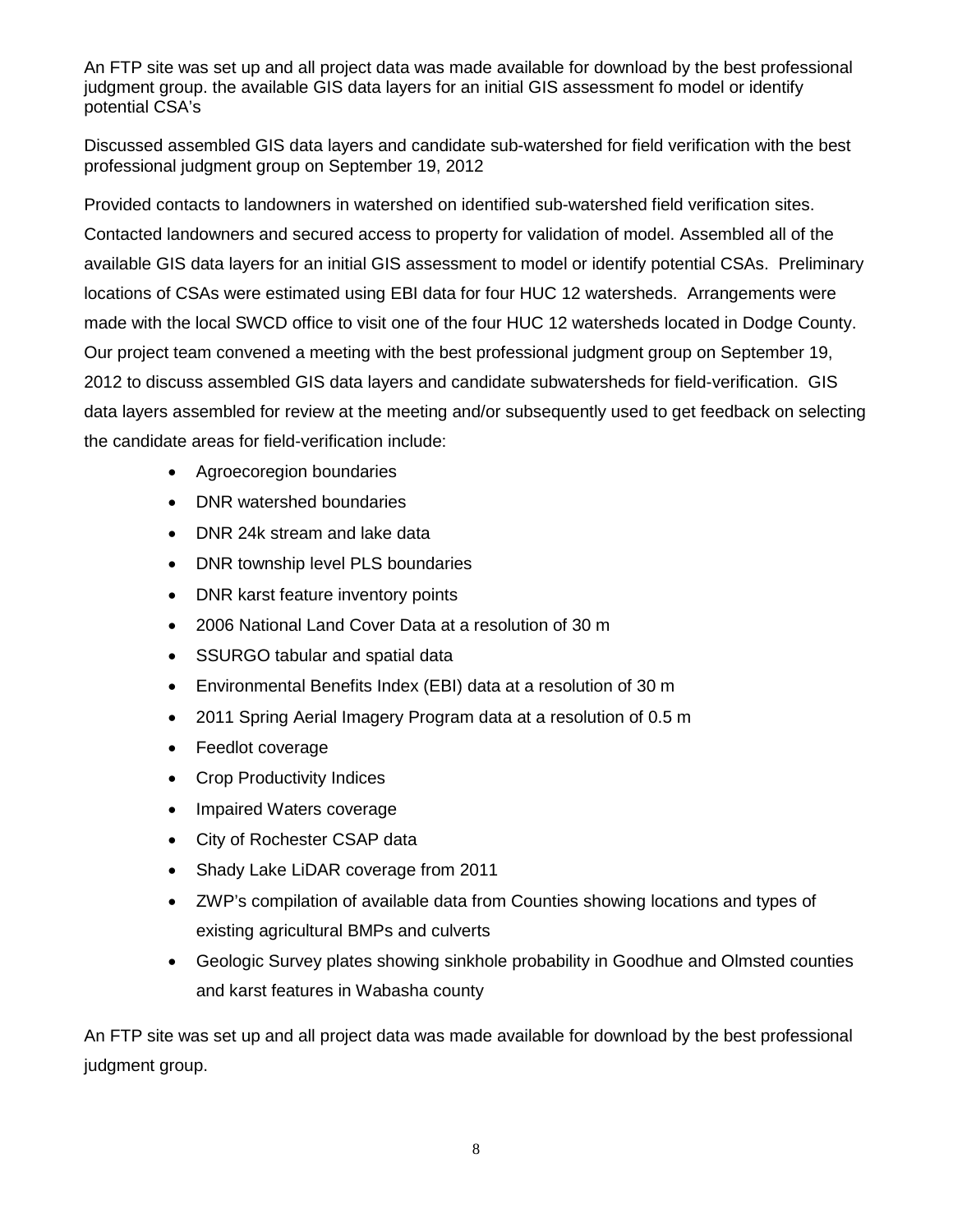## **Activity Status as of June 30, 2013:**

The team completed pre-analysis GIS work and made arrangements with both the Wabasha and Goodhue SWCD offices to identify landowners and obtain permission to visit each of three HUC 12 sub-watersheds located in the Cold Creek/Bear Valley watershed. Barr Engineering and University of Minnesota staff coordinated site visits in May and June to inventory and map streambank and gully/ravine erosion sites in the Cold Creek watershed. They have since been processing and analyzing the data obtained from field work conducted in the Cold Creek watershed, which involves a random point comparison and percentile analysis of the sediment delivery potential (SDP) of erosional features identified (or not identified) in the field with the GIS techniques, to validate the approach. In addition, they continue to evaluate the relationships between the stream geomorphology data that we have collected from the Zumbro watershed and the same stream channel characteristics that can be derived from our GIS/LiDAR analysis to verify our approach for prioritizing critical sources of channel erosion. All of this work is continuing this quarter, along with application of our results to the greater Zumbro watershed, along with comparisons to the water monitoring data available in each subwatershed.

## **Activity Status as of January 31, 2014:**

Completed pre-analysis GIS work and made arrangements with both the Wabasha and Goodhue SWCD offices to identify landowners and obtain permission to visit each of three HUC 12 subwatersheds located in the Cold Creek/Bear Valley watershed.

Coordinated site visits in May and June to inventory and map streambank and gully/ravine erosion sites in the Cold Creek watershed.

Processing and analyzing the data obtained from field work conducted in the Cold Creek watershed to validate approach for identifying erosional features.

Evaluating relationships between the stream geomorphology data and same stream channel characteristics that can be derived from our GIS/LiDAR analysis to verify our approach for prioritizing critical sources of channel erosion.

Processed and analyzed the data obtained from field work conducted in the Cold Creek Watershed to validate approach for identifying erosional feature

Evaluating relationships between the stream geomorphology data and same stream channel characteristics that can be derived from the GIS LiDAR analysis to verify the approach for prioritizing critical sources of channel erosion

Developing draft digital terrain analysis manual and circulated document for review and comment from project partners

PAC meeting at Cascade Meadows to provide a project update.

## **Final Report Summary:**

Light Detection and Ranging (LiDAR) data and other Geographic Information System (GIS) data were analyzed to identify and rank critical areas of soil erosion and surface runoff for the 910,337-acre Zumbro River watershed and in-field assessment techniques were used to further verify that the top source locations in the Zumbro Watershed. The in-field assessment techniques were developed and verified by data collected from four smaller subwatershed areas (glaciated and non-glaciated areas total approximately 40,000 acres) and a survey of randomly selected points throughout the remainder of the watershed, which were compiled and used to develop the field assessment manual. After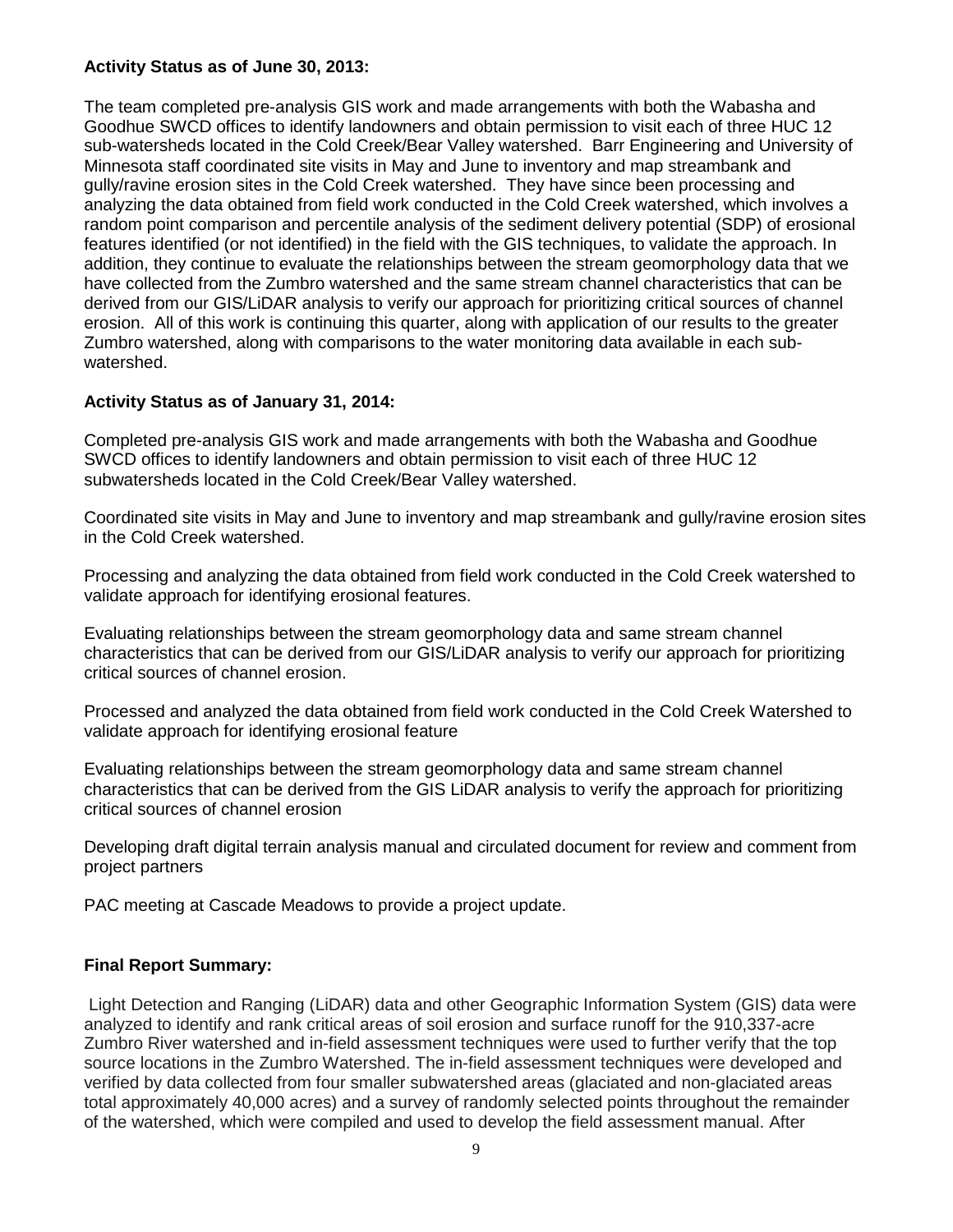meeting with watershed practitioners and compiling GIS information about all of the existing Best Management Practices (BMPs) inventoried in the Zumbro watershed, we developed BMP recommendation guidance in the form of a suitability matrix, which was also published in the field assessment manual. We developed relationships between the stream geomorphology data and same stream channel characteristics that were derived from our GIS/LiDAR analysis to verify our approach for prioritizing critical sources of channel erosion. This information was combined with the terrain analysis techniques to develop step-by-step GIS guidance and case studies for identifying and prioritizing critical pollutant source areas in various types of settings (or agroecoregions) across the Zumbro River watershed, which was published in the digital terrain analysis manual.

## **ACTIVITY 2:** Prioritization and BMP Implementation Planning

**Description:** This activity will utilize existing in-field assessment techniques to develop a standard procedure for gathering additional information on field conditions for sites identified using LiDAR analysis to assist in planning appropriate Best Management Practices (BMPs) for the sites. The Zumbro Watershed Partnership partners will create a watershed-wide prioritized list of project sites and determine appropriate and validated BMPs to address runoff at the top 50 sites. Multiple data sources will be used, including: the LiDAR analysis, the in-field assessments, an inventory of agricultural stabilization structures due in May 2012, data on state-funded conservation projects, and results from three current projects funded by the ENRTF – "Strategic Planning for Minnesota's Natural and Artificial Watersheds," "Statewide Ecological Ranking Conservation Reserve Program (CRP) and Other Critical Lands," and "Understanding Sources of Aquatic Contaminants of Emerging Concern." Once complete, landowners can be contacted about implementation projects and funding sought from appropriate jurisdictional authorities for those projects. This protocol will be piloted for the top 50 critical source areas identified in Activity 1. In addition, Zumbro Watershed Partnership partners will be trained in these protocols so they can apply this process to the remainder of critical areas identified through the project.

## **Summary Budget Information for Activity 2:**

| <b>ENRTF Budget:</b> | \$83,800 |
|----------------------|----------|
| <b>Amount Spent:</b> | \$71,707 |
| <b>Balance:</b>      | \$12,093 |

#### **Activity Completion Date:**

| <b>Outcome</b>                                                             | <b>Completion</b> | <b>Budget</b> |
|----------------------------------------------------------------------------|-------------------|---------------|
|                                                                            | <b>Date</b>       |               |
| 1. Develop standard procedure for in-field assessment of critical runoff   | June 2013         | \$5,000       |
| sites                                                                      |                   |               |
| 2. Pilot the in-field assessment for the top 50 runoff sites in the Zumbro | October 2013      | \$58,300      |
| 3. Create a prioritized list of project sites and plan BMPs for each       | December 2013     | 7,000<br>\$   |
| location                                                                   |                   |               |
| 4. Train Zumbro Watershed Partnership partners in LiDAR & field            | February 2014     | \$13,500      |
| protocols                                                                  |                   |               |

**Activity Status as of January 31, 2012:** Outcomes 1-3 of Activity 2 were included in the RFP described above. After several conversations with Leslie Everett with the University of Minnesota about his ENRTF project "Strengthening Natural Resource Management with LiDAR Training," it was decided that a separate RFP for Outcome 4 "Train Zumbro Watershed Partnership partners in LiDAR & field protocols" would be issued in 2013 after we evaluate the progress of Mr. Everett's project.

As stated above, project expenses incurred during this phase of the project were split equally between Activity 1 and Activity 2.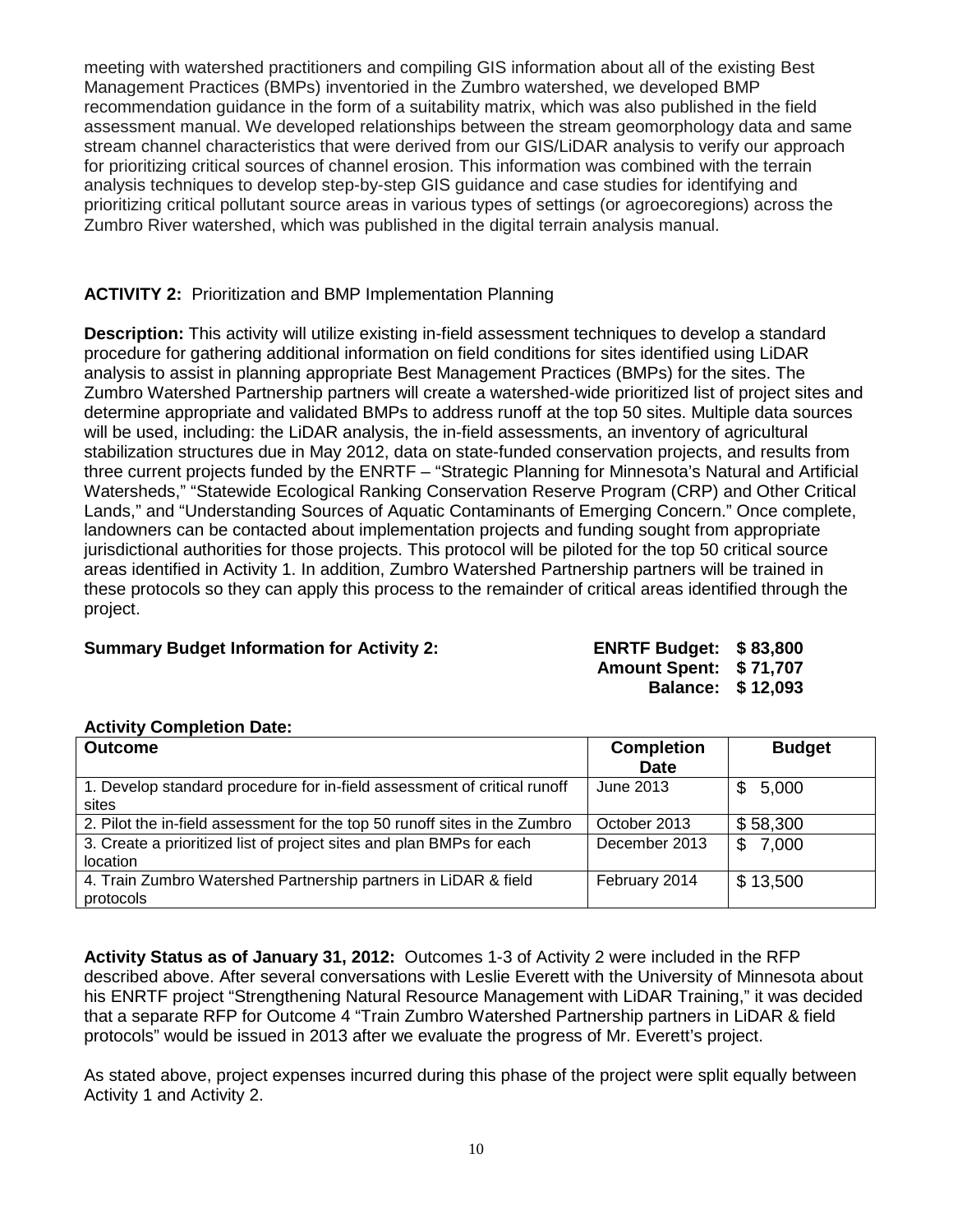## **Activity Status as of June 30, 2012:**

Data as defined in the Activity Description have been acquired. The inventory or agricultural stabilization structures has been completed, compiled, and disseminated to Barr Engineering and the University of Minnesota. LiDAR data has also been acquired and cataloged. Goodhue County LiDAR data files are only good to the 3 meter scale at this time. Additional work is going to be performed on the data file and 1 meter resolution is expected to be available by the end of August.

## **Activity Status as of January 31, 2013:**

No activity on this Activity during this reporting period.

## **Activity Status as of June 30, 2013:**

Field assessment worksheets have been developed for use in the in-field assessment phase. The sheets were reviewed by ZWP staff in addition to Barr Engineering and University of Minnesota field staff. Minor edits and corrections have been made on these. It is expected that by Fall 2013 in-field assessments will be performed.

In addition potential training sites here in the watershed have been discussed with Barr Engineering.

## **Activity Status as of January 31, 2014:**

Developing draft field assessment manual and circulated document for review and comment from project partners

### **Final Report Summary:**

Developed digital terrain analysis manual based on review and comment from project partners

Developed field assessment manual based on review and comment from project partners

Developed watershed-wide coverage of approximately 200 upland critical source areas and approximately 600 high-risk areas for near-bank channel erosion (based on guidance provided in digital terrain analysis manual) and recommended practices for each site (based on guidance provided in the field assessment manual). The upland critical source areas were attributed with a number of different resource characteristics to aid in prioritization and selection.

Trained 15 project partners on the use of the digital terrain analysis tools.

## **V. DISSEMINATION:**

**Description:** Results from this study will be shared on the Zumbro Watershed Partnership website, [www.zumbrowatershed.org,](http://www.zumbrowatershed.org/) at quarterly meetings of the Zumbro Watershed Partnership Project Advisory Committee, and at monthly meetings of the Zumbro Watershed Partnership Board of Directors as appropriate. We also anticipate sharing the information at one or more regional meetings of the Basin Alliance for the Lower Mississippi in Minnesota that meets bi-monthly and includes agency, local government, NGO's and non-profit staff from 13 counties in SE Minnesota.

The MDA will be instrumental in adding statewide value to the project and in disseminating results. The same MDA staff who are partners on this project also serve on state-level Clean Water Fund interagency teams charged with coordinating restoration/protection strategies, implementing funding, and research. Therefore, they will use the lessons learned through this project to provide important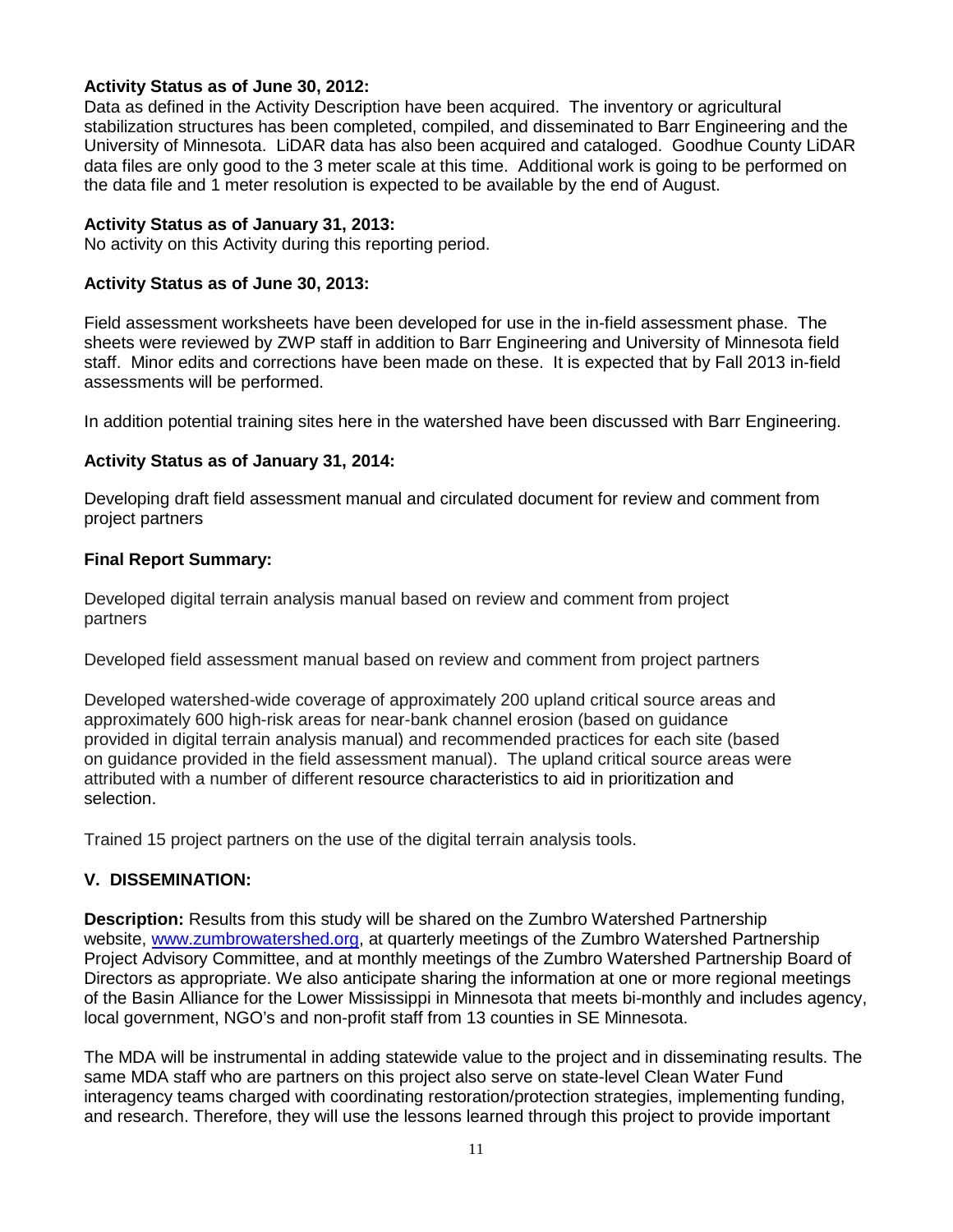input into the emerging state-level coordination framework. Additionally, MDA staff will assist in adapting project results to produce sample maps and data for communicating which sites are prioritized, and why, in a user-friendly manner suitable for stakeholder meetings and other forms of civic engagement in locally led restoration/protection efforts. This communication will benefit other Minnesota watersheds that may want to conduct similar projects.

**Status as of January 31, 2012:** As there have been no results yet acquired for this project, no dissemination of results has occurred.

**Status as of June 30, 2012:** As there have been no results yet acquired for this project, no dissemination of results has occurred.

**Status as of January 31, 2013:** As there have been no results yet acquired for this project, no dissemination of results has occurred.

**Status as of June 30, 2013:** As there have been no results yet acquired for this project, no dissemination of results has occurred

### **Status as of January 31, 2014:**

Preliminary results of the study have been delivered to the Partnership and shared with SWCD partners. This data and the study were referenced in the application for a BWSR Targeted Watershed Demonstration Program application. Being that the data is still considered to be preliminary and the final report has not been released yet we have not posted anything on our web site.

## **Final Report Summary:**

Project information was disseminated to project partners on an ongoing basis (usually quarterly to semi-annually) through meetings and presentations arranged by Zumbro Watershed Partnership in Rochester. In addition, individual meetings were held with the SWCD and NRCS staff in the Olmsted, Dodge, Wabasha and Goodhue County offices to convey our findings and solicit feedback on the development of guidance for assessing BMP suitability for various sites, based on agroecoregion location and site characteristics. A similar meeting was held with Rochester staff to discuss BMP priorities for urban and suburban applications. The digital terrain analysis manual content was disseminated to the project partners through a training session in Rochester.

## **VI. PROJECT BUDGET SUMMARY:**

| <b>Budget Category</b>                | \$ Amount  | <b>Explanation</b>                                                                                                                                                                                                                                                                                                                                                                         |
|---------------------------------------|------------|--------------------------------------------------------------------------------------------------------------------------------------------------------------------------------------------------------------------------------------------------------------------------------------------------------------------------------------------------------------------------------------------|
| Personnel:                            | 7,000<br>J | Project Coordination - Lawrence Svien (Zumbro<br>Watershed Partnership), .1 FTE 90% salary 10%<br>benefits for 2.25 years.                                                                                                                                                                                                                                                                 |
| Professional/Technical<br>IContracts: | \$141,000  | Contractor Barr Engineering for the LiDAR/GIS<br>analysis and the in-field verification of the LiDAR<br>analysis; Contractor Barr Engineering for the<br>development and execution of the 50 in-field<br>assessments; Contractor Barr Engineering to<br>facilitate final site prioritization and BMP<br>implementation planning, and training of Zumbro<br>Watershed Partnership partners. |
| Equipment/Tools/Supplies:             | \$<br>500  | Rental space for GIS lab to train Zumbro<br>Watershed Partnership partners. This is intended to<br>be an all-day workshop held at either Winona State                                                                                                                                                                                                                                      |

### **A. ENRTF Budget:**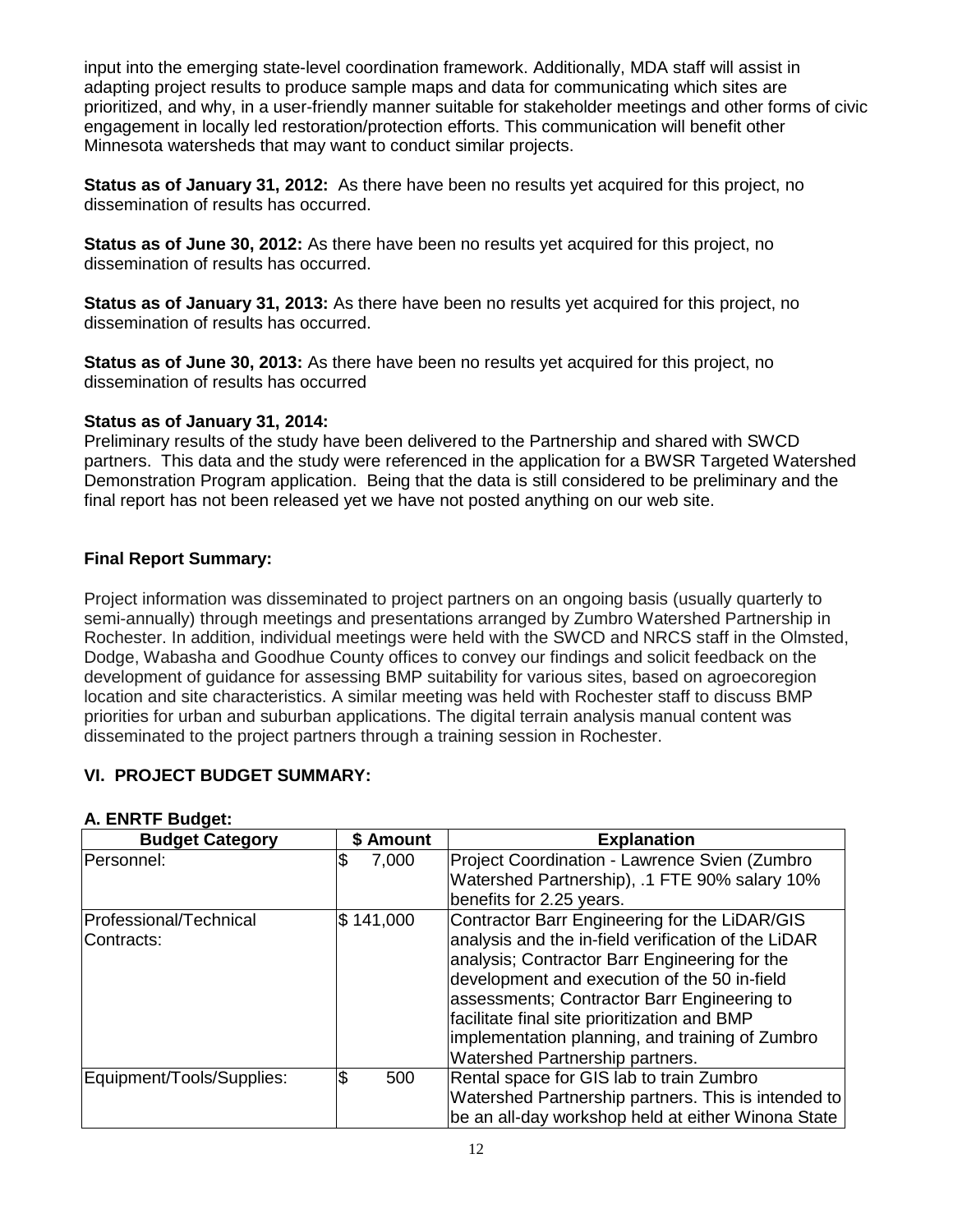|                                       |      | University or UM Rochester for approximately 10-<br>15 people.                                                                                                                                                                        |
|---------------------------------------|------|---------------------------------------------------------------------------------------------------------------------------------------------------------------------------------------------------------------------------------------|
| Printing:                             | 500  | Printing of: maps highlighting erosion hot spots;<br>standard procedure protocol; reports from the 50 in-<br>field assessments; and other training documents<br>and documents for distribution.                                       |
| Travel Expenses in MN:                | 1000 | Mileage (\$.50/mile) for six SWCD partners to attend<br>two training sessions to be held in Rochester<br>and/or Winona. SWCD partners will be traveling<br>from Goodhue, Wabasha, Dodge Center,<br>Rochester, Owatonna and Faribault. |
| <b>TOTAL ENRTF BUDGET: \$ 150,000</b> |      |                                                                                                                                                                                                                                       |

## **Explanation of Use of Classified Staff:** NA

## **Explanation of Capital Expenditures Greater Than \$3,500:** NA

**Number of Full-time Equivalent (FTE) funded with this ENRTF appropriation:** .01 FTE (Lawrence Svien, Zumbro Watershed Partnership)

#### **B. Other Funds: Cash**

| <b>Source of Funds</b>                                 | \$ Amount<br><b>Proposed</b> | \$ Amount<br><b>Spent</b> | <b>Use of Other Funds</b>                                                                                                             |
|--------------------------------------------------------|------------------------------|---------------------------|---------------------------------------------------------------------------------------------------------------------------------------|
| <b>State</b>                                           |                              |                           |                                                                                                                                       |
| <b>MPCA</b><br>(Contract with ZWP<br>executed 4/28/11) | \$12,000                     | \$,8427                   | Inventory of agricultural<br>stabilization structures in the<br>Zumbro Watershed that will assist<br>in final project prioritization. |
| <b>TOTAL OTHER FUNDS:   \$12,000</b>                   |                              | \$8,427                   |                                                                                                                                       |

## **Other Funds: In-Kind**

| <b>Source of Funds</b>                                                    | \$ Amount<br><b>Proposed</b> | \$ Amount<br><b>Spent</b>                                              | <b>In-Kind Description</b>                                                                                                    |
|---------------------------------------------------------------------------|------------------------------|------------------------------------------------------------------------|-------------------------------------------------------------------------------------------------------------------------------|
|                                                                           |                              |                                                                        |                                                                                                                               |
| <b>State</b>                                                              |                              |                                                                        |                                                                                                                               |
| <b>MDA</b>                                                                | \$12,500                     | \$12,500<br>(assistance in<br><b>RFP</b><br>development)               | 230 hours of in-kind technical<br>assistance.                                                                                 |
| Local                                                                     |                              |                                                                        |                                                                                                                               |
| <b>Six SWCDs</b><br>Goodhue, Wabasha,<br>Olmsted, Rice, Steele,<br>Dodge) | \$7,500                      | \$12,000<br>(assistance in<br><b>RFP</b><br>development<br>and review) | 30 hours each of in-kind<br>assistance through landowner<br>contact, project prioritization and<br>training in the protocols. |
| <b>TOTAL OTHER FUNDS:</b>                                                 | \$20,000                     | \$24,500                                                               |                                                                                                                               |

# **VII. PROJECT STRATEGY:**

**A. Project Partners:** The Zumbro Watershed Partnership will be the fiscal agent and only organization to receive ENRTF funds. Other partners include:

Skip Langer, Olmsted Soil and Water Conservation District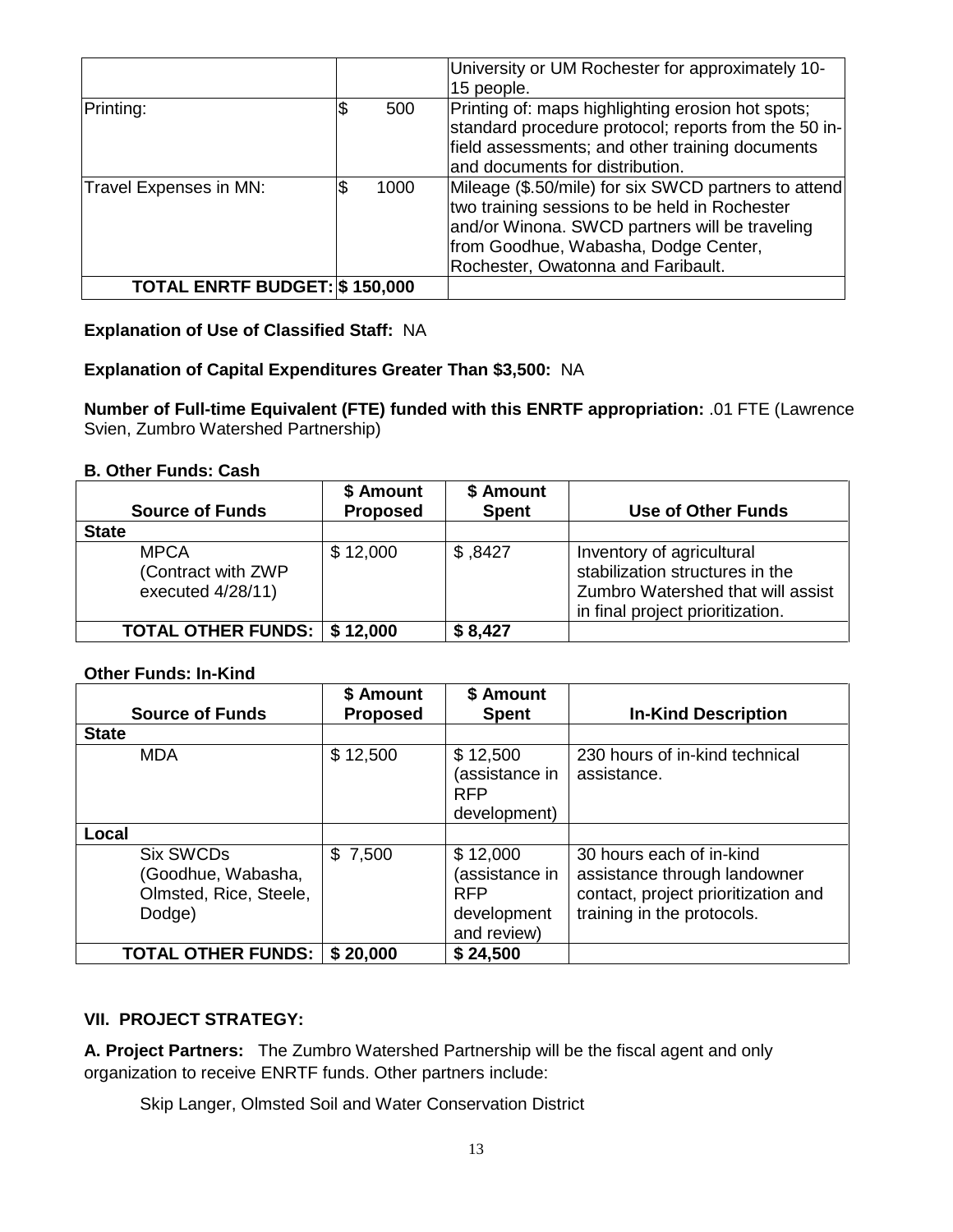Beau Kennedy, Goodhue Soil and Water Conservation District Jen Dankers, Wabasha Soil and Water Conservation District Jim Hruska, Dodge Soil and Water Conservation District Steven Pahs, Rice Soil and Water Conservation District Dan Arndt, Steele Soil and Water Conservation District Adam Birr, Minnesota Department of Agriculture Barbara Weisman, Minnesota Department of Agriculture

**B. Project Impact and Long-term Strategy:** Currently, BMPs in the Zumbro Watershed are implemented opportunistically because a coordinated, watershed-wide approach for identifying critical sources of nonpoint source pollution, prioritizing sites and planning implementation projects is absent. In 2010, the MDA disseminated information on a new methodology for efficiently identifying and ranking critical areas of soil erosion and surface runoff across a watershed. This project will be among the first to utilize this methodology across an entire major watershed to identify and prioritize a list of water resotration and protection projects that will achieve the most measurable improvement in water quality. This prioritized project list will increase local competitiveness in securing grants from other sources to fund implementation of these projects. Additionally, Zumbro Watershed Partnership partners will be trained in these protocols so they can monitor changing conditions to update the list of priority projects as necessary. The MDA is a partnering agency on this project and will collaborate with other state agencies to help disseminate results to other Minnesota local government units that may want to conduct similar projects.

## **C. Spending History:** NA

# **VIII. ACQUISITION/RESTORATION LIST:** NA

**IX. MAP(S):** See attached file

## **X. RESEARCH ADDENDUM:** NA

## **XI. REPORTING REQUIREMENTS:**

**Periodic work plan status update reports will be submitted not later than January 31 2012, June 30 2012, January 31 2013 and June 30, 2013. A final report and associated products will be submitted between November 30 and December 31, 2014 as requested by the LCCMR.**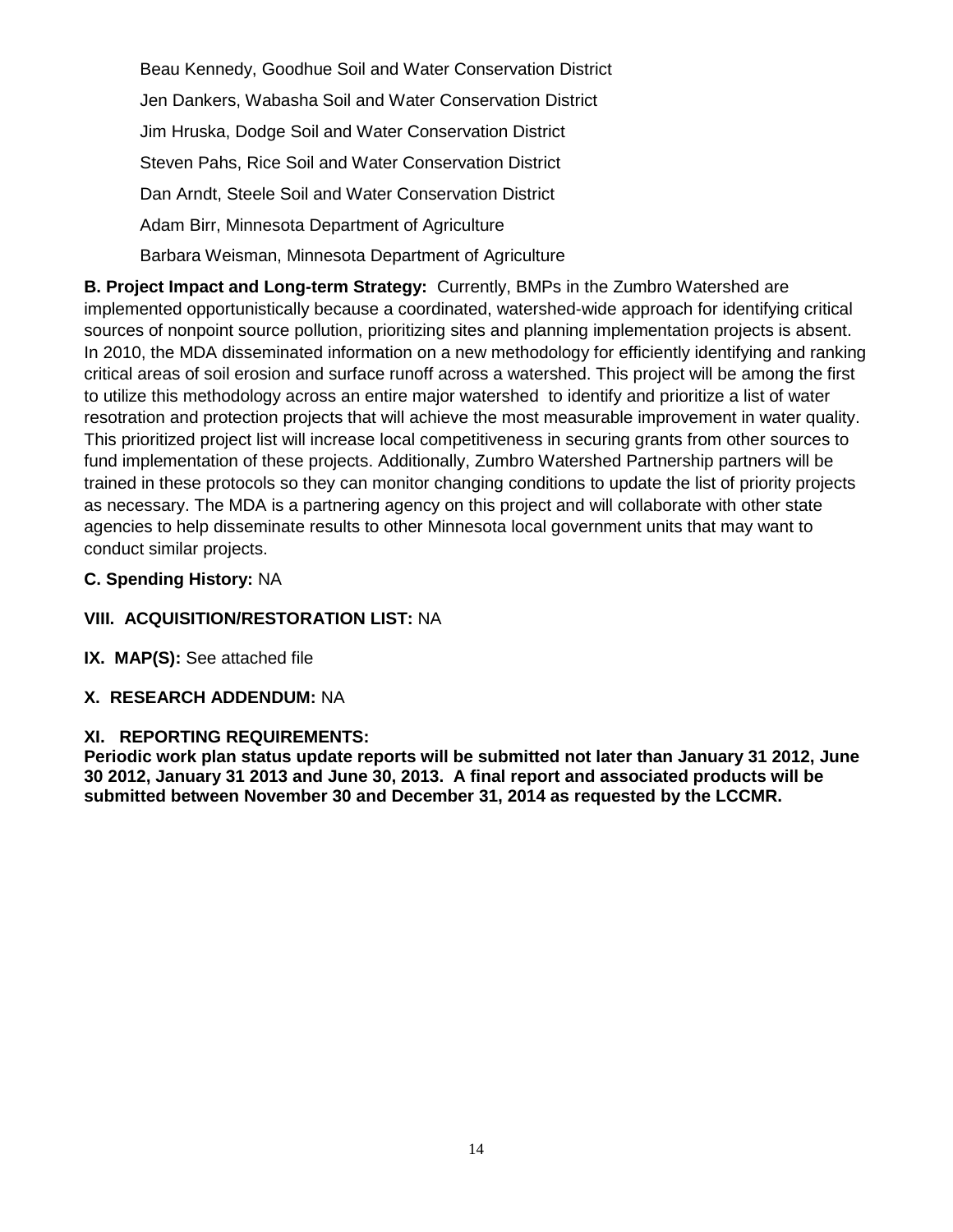| Attachment A: Budget Detail for M.L. 2011 (FY 2012-13) Environment and Natural Resources Trust Fund Projects |                   |                                               |                 |                   |                                              |                |               |                |
|--------------------------------------------------------------------------------------------------------------|-------------------|-----------------------------------------------|-----------------|-------------------|----------------------------------------------|----------------|---------------|----------------|
|                                                                                                              |                   |                                               |                 |                   |                                              |                |               |                |
| <b>Project Title:</b> Zumbro River Watershed Restoration Prioritization                                      |                   |                                               |                 |                   |                                              |                |               |                |
| Legal Citation: M.L. 2011, First Special Session, Chp. 2, Art.3, Sec. 2, Subd. 05d                           |                   |                                               |                 |                   |                                              |                |               |                |
| Project Manager: Lawrence Svien                                                                              |                   |                                               |                 |                   |                                              |                |               |                |
| M.L. 2011 (FY 2012-13) ENRTF Appropriation: \$150,000                                                        |                   |                                               |                 |                   |                                              |                |               |                |
| Project Length and Completion Date: 3 years; June 30, 2014                                                   |                   |                                               |                 |                   |                                              |                |               |                |
| Date of Update: June 30, 2014                                                                                |                   |                                               |                 |                   |                                              |                |               |                |
|                                                                                                              |                   |                                               |                 |                   |                                              |                |               |                |
| <b>ENVIRONMENT AND NATURAL RESOURCES TRUST</b>                                                               | <b>Activity 1</b> |                                               |                 | <b>Activity 2</b> |                                              |                | <b>TOTAL</b>  | <b>TOTAL</b>   |
| <b>FUND BUDGET</b>                                                                                           | <b>Budget</b>     | <b>Amount Spent</b>                           | <b>Balance</b>  | <b>Budget</b>     | <b>Amount Spent</b>                          | <b>Balance</b> | <b>BUDGET</b> | <b>BALANCE</b> |
| <b>BUDGET ITEM</b>                                                                                           |                   | <b>LiDAR/GIS Screening for Critical Areas</b> |                 |                   | <b>Prioritization and BMP Implementation</b> |                |               |                |
|                                                                                                              | \$3,500           | \$3,493                                       | $\overline{$7}$ | \$3,500           | \$3.500                                      | \$0            | \$7,000       | \$7            |
| <b>Personnel (Wages and Benefits)</b><br>Project Coordination - Lawrence Svien (Zumbro Watershed             |                   |                                               |                 |                   |                                              |                |               |                |
| Partnership), .1 FTE 92% salary; 8% benefits for 2.25 years                                                  |                   |                                               |                 |                   |                                              |                |               |                |
|                                                                                                              |                   |                                               |                 |                   |                                              |                |               |                |
| <b>Professional/Technical Contracts</b>                                                                      |                   |                                               |                 |                   |                                              |                |               |                |
| Barr Engineering: LiDAR/GIS analysis, in-field verification,                                                 | \$62,600          | \$61,994                                      | \$606           | \$0               |                                              | \$0            | \$62,600      | \$606          |
| determination of threshold value for Zumbro Waterhsed,                                                       |                   |                                               |                 |                   |                                              |                |               |                |
| preliminary ranked list of critical areas                                                                    |                   |                                               |                 |                   |                                              |                |               |                |
| Barr Engineering: Development of protocol and execution of                                                   |                   |                                               |                 | \$61,620          | \$61,375                                     | \$245          | \$61,620      | \$245          |
| 50 in-field assessments.                                                                                     |                   |                                               |                 |                   |                                              |                |               |                |
| Barr Engineering: Facilitation of prioritization & BMP                                                       |                   |                                               |                 | \$16,780          | \$6,000                                      | \$10,780       | \$16,780      | \$10,780       |
| implementation planning, and conduction of Zumbro                                                            |                   |                                               |                 |                   |                                              |                |               |                |
| Watershed Partnership partner training.                                                                      |                   |                                               |                 |                   |                                              |                |               |                |
| Equipment/Tools/Supplies                                                                                     |                   |                                               |                 |                   |                                              |                |               |                |
| Rental space for GIS lab to train Zumbro Watershed                                                           |                   |                                               |                 | \$500             | \$275                                        | \$225          | \$500         | \$225          |
| Partnership Partners. This is intended to be an all-day                                                      |                   |                                               |                 |                   |                                              |                |               |                |
| workshop held at either Winona State University or UM                                                        |                   |                                               |                 |                   |                                              |                |               |                |
| Rochester for approx. 10-15 people.                                                                          |                   |                                               |                 |                   |                                              |                |               |                |
| Printing (maps of erosion hot spots, standard procedure                                                      | \$100             | \$100                                         | \$0             | \$400             | \$400                                        | \$0            | \$500         | \$0            |
| protocol, reports from the 50 in-field assessments, and other                                                |                   |                                               |                 |                   |                                              |                |               |                |
| training documents and documents for distribution)                                                           |                   |                                               |                 |                   |                                              |                |               |                |
| Travel expenses in Minnesota                                                                                 |                   |                                               |                 |                   |                                              |                |               |                |
| Mileage (\$.50/mile) for six SWCD partners to attend two                                                     |                   |                                               |                 | \$1,000           | \$157                                        | \$843          | \$1,000       | \$843          |
| training sessions to be held in Rochester and/or Winona.                                                     |                   |                                               |                 |                   |                                              |                |               |                |
| SWCD partners will be traveling from Goodhue, Wabasha,                                                       |                   |                                               |                 |                   |                                              |                |               |                |
| Dodge Center, Rochester, Owatonna and Faribault.                                                             |                   |                                               |                 |                   |                                              |                |               |                |
| <b>COLUMN TOTAL</b>                                                                                          | \$66,200          | \$65,587                                      | \$613           | \$83,800          | \$71,707                                     | \$12,093       | \$150,000     | \$12,706       |